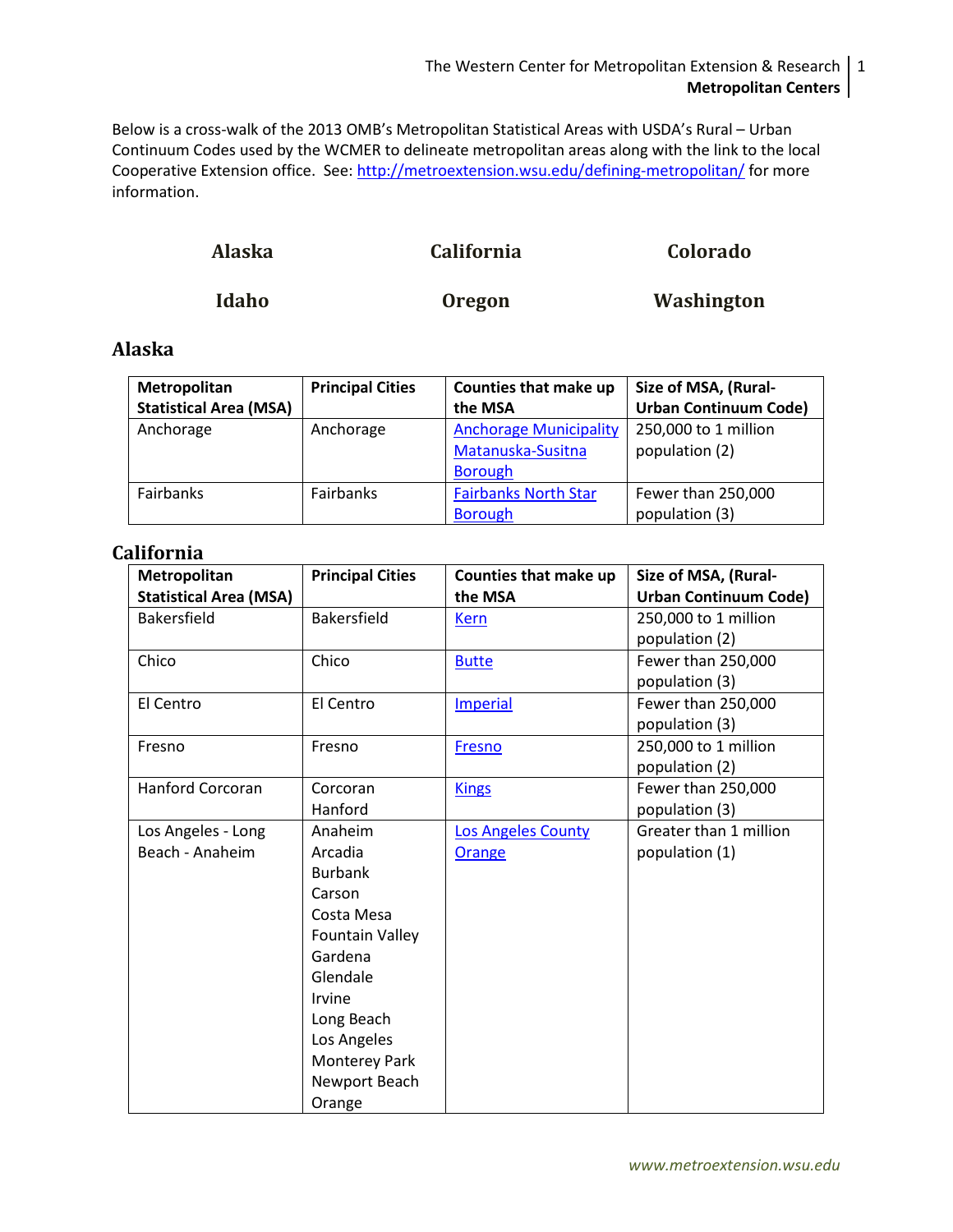|                      | Pasadena             |                      |                                          |
|----------------------|----------------------|----------------------|------------------------------------------|
|                      | Santa Ana            |                      |                                          |
|                      | Santa Monica         |                      |                                          |
|                      | Torrance             |                      |                                          |
|                      | Tustin               |                      |                                          |
| Madera               | Madera               | <b>Madera</b>        | Fewer than 250,000                       |
|                      |                      |                      | population (3)                           |
| Merced               | Merced               |                      | 250,000 to 1 million                     |
|                      |                      | <b>Merced</b>        |                                          |
|                      |                      |                      | population (2)                           |
| Modesto              | Modesto              | <b>Stanislaus</b>    | 250,000 to 1 million                     |
|                      |                      |                      | population (2)                           |
| Napa                 | Napa                 | <b>Napa</b>          | Fewer than 250,000                       |
|                      |                      |                      | population (3)                           |
| Oxnard - Thousand    | Camarillo            | Ventura              | 250,000 to 1 million                     |
| Oaks - Ventura       | Oxnard               |                      | population (2)                           |
|                      | San                  |                      |                                          |
|                      | Buenaventura         |                      |                                          |
|                      | (Ventura)            |                      |                                          |
|                      | <b>Thousand Oaks</b> |                      |                                          |
| Redding              | Redding              | <b>Shasta</b>        | Fewer than 250,000                       |
|                      |                      |                      | population (3)                           |
| Riverside - San      | Chino                | <b>Riverside</b>     | Greater than 1 million                   |
| Bernardino - Ontario | Corona               | San Bernardino       | population (1)                           |
|                      | Ontario              |                      |                                          |
|                      | Redlands             |                      |                                          |
|                      | Riverside            |                      |                                          |
|                      | San Bernardino       |                      |                                          |
|                      | Temecula             |                      |                                          |
|                      | Victorville          |                      |                                          |
| Sacramento-          | Arden-Arcade         | <b>El Dorado</b>     | Greater than 1 million                   |
| Roseville - Arden -  | Folsom               | Placer               | population (1)                           |
| Arcade               | Rancho Cordova       | Sacramento           |                                          |
|                      | Roseville            | Yolo                 |                                          |
|                      | Sacramento           |                      |                                          |
| Salinas              | Salinas              |                      | 250,000 to 1 million                     |
|                      |                      | <b>Monterey</b>      |                                          |
|                      | Carlsbad             |                      | population (2)<br>Greater than 1 million |
| San Diego - Carlsbad |                      | <b>San Diego</b>     |                                          |
|                      | San Diego            |                      | population (1)                           |
| San Francisco-       | Berkeley             | <b>Marin</b>         | Greater than 1 million                   |
| Oakland - Hayward    | Hayward              | <b>San Francisco</b> | population (1)                           |
|                      | Oakland              | San Mateo            |                                          |
|                      | Pleasanton           | <b>Alameda</b>       |                                          |
|                      | Redwood City         | <b>Contra Costa</b>  |                                          |
|                      | San Francisco        |                      |                                          |
|                      | San Leandro          |                      |                                          |
|                      | San Rafael           |                      |                                          |
|                      | San Ramon            |                      |                                          |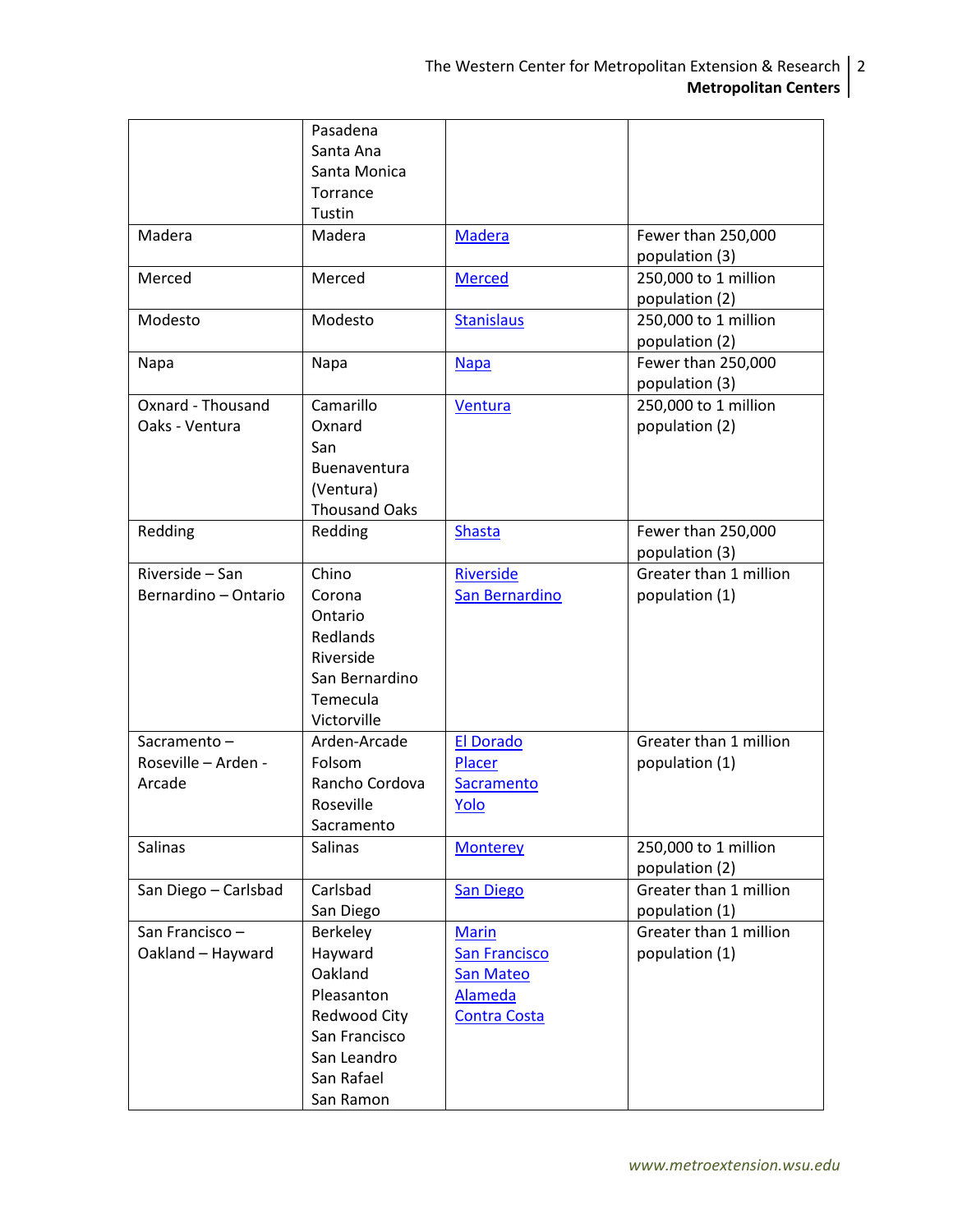|                       | South San            |                   |                        |
|-----------------------|----------------------|-------------------|------------------------|
|                       | Francisco            |                   |                        |
|                       | <b>Walnut Creek</b>  |                   |                        |
| San Jose - Sunnyvale  | Cupertino            | San Benito        | Greater than 1 million |
| - Santa Clara         | <b>Milpitas</b>      | Santa Clara       | population (1)         |
|                       | <b>Mountain View</b> |                   |                        |
|                       | Palo Alto            |                   |                        |
|                       | San Jose             |                   |                        |
|                       | Santa Clara          |                   |                        |
|                       | Sunnyvale            |                   |                        |
| San Luis Obispo-Paso  | Arroyo Grande        | San Luis Obispo   | 250,000 to 1 million   |
| Robles-Arroyo Grande  | El Paso de Robles    |                   | population (2)         |
|                       | (Paso Robles)        |                   |                        |
|                       | San Luis Obispo      |                   |                        |
| Santa Cruz-           | Santa Cruz           | <b>Santa Cruz</b> | 250,000 to 1 million   |
| Watsonville           | Watsonville          |                   | population (2)         |
| Santa Maria - Santa   | Santa Barbara        | Santa Barbara     | 250,000 to 1 million   |
| Barbara               | Santa Maria          |                   | population (2)         |
| Santa Rosa            | Santa Rosa           | Sonoma            | 250,000 to 1 million   |
|                       |                      |                   | population (2)         |
| Stockton - Lodi       | Lodi                 | San Joaquin       | 250,000 to 1 million   |
|                       | <b>Stockton</b>      |                   | population (2)         |
| Vallejo - Fairfield   | Fairfield            | Solano            | 250,000 to 1 million   |
|                       | Vallejo              |                   | population (2)         |
| Visalia - Porterville | Porterville          | <b>Tulare</b>     | 250,000 to 1 million   |
|                       | Visalia              |                   | population (2)         |
| Yuba City             | Yuba City            | <b>Sutter</b>     | Fewer than 250,000     |
|                       |                      | Yuba              | population (3)         |

# <span id="page-2-0"></span>**Colorado**

| Metropolitan                  | <b>Principal Cities</b> | Counties that make up | Size of MSA, (Rural-         |
|-------------------------------|-------------------------|-----------------------|------------------------------|
| <b>Statistical Area (MSA)</b> |                         | the MSA               | <b>Urban Continuum Code)</b> |
| <b>Boulder</b>                | <b>Boulder</b>          | <b>Boulder</b>        | 250,000 to 1 million         |
|                               |                         |                       | population (2)               |
| Colorado Springs              | Colorado Springs        | El Paso               | 250,000 to 1 million         |
|                               |                         | <b>Teller</b>         | population (2)               |
| Denver – Aurora –             | Aurora                  | <b>Adams</b>          | Greater than 1 million       |
| Lakewood                      | <b>Broomfield</b>       | Arapahoe              | population (1)               |
|                               | Denver                  | <b>Broomfield</b>     |                              |
|                               | Lakewood                | <b>Clear Creek</b>    |                              |
|                               |                         | <b>Denver</b>         |                              |
|                               |                         | <b>Douglas</b>        |                              |
|                               |                         | Elbert                |                              |
|                               |                         | <b>Gilpin</b>         |                              |
|                               |                         | <b>Jefferson</b>      |                              |
|                               |                         | Park                  |                              |
| <b>Fort Collins</b>           | <b>Fort Collins</b>     | Larimer               | 250,000 to 1 million         |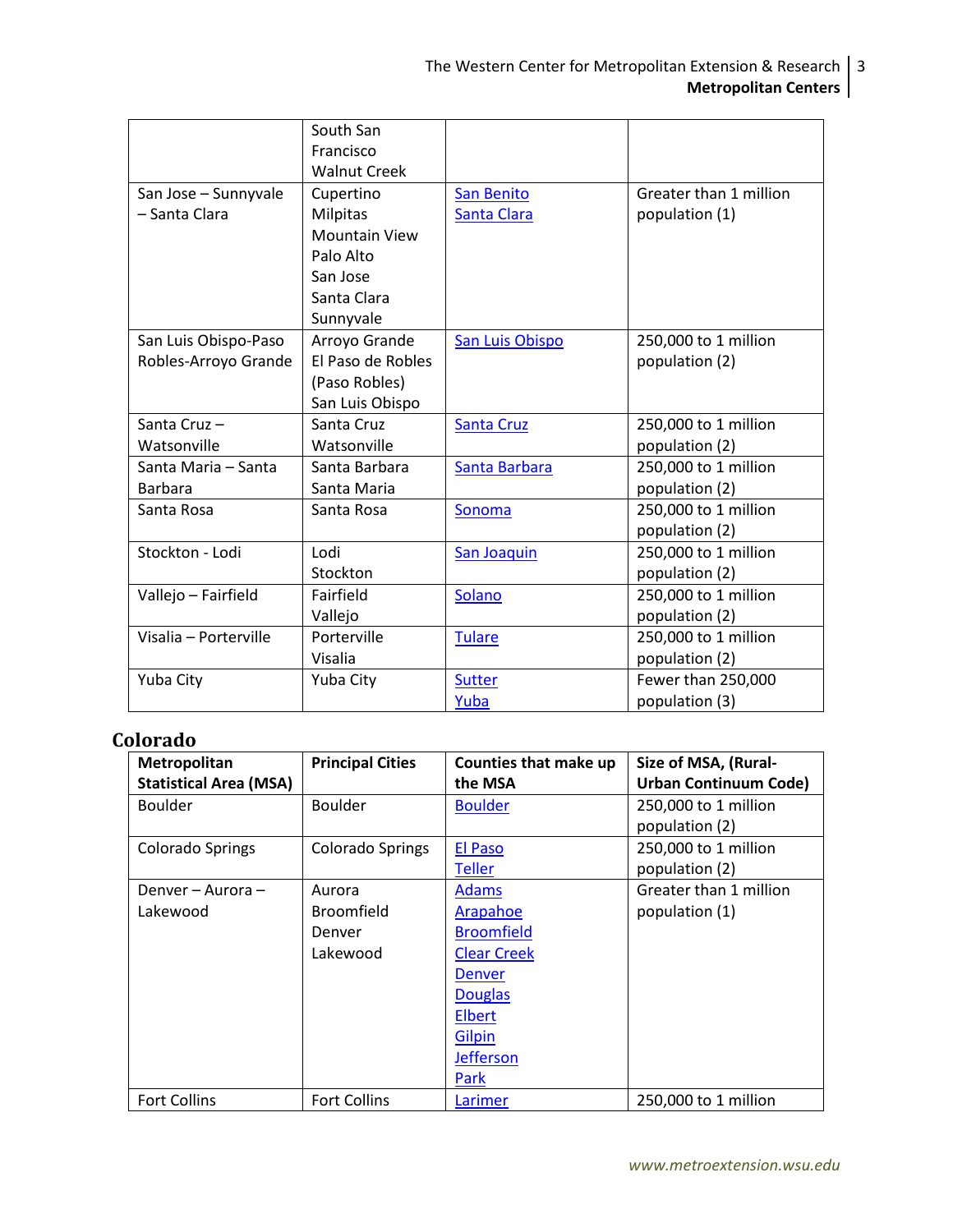|                       |                       |             | population (2)       |
|-----------------------|-----------------------|-------------|----------------------|
| <b>Grand Junction</b> | <b>Grand Junction</b> | <b>Mesa</b> | Fewer than 250,000   |
|                       |                       |             | population (3)       |
| Greeley               | Greeley               | Weld        | 250,000 to 1 million |
|                       |                       |             | population (2)       |
| Pueblo                | Pueblo                | Pueblo      | Fewer than 250,000   |
|                       |                       |             | population (3)       |

## <span id="page-3-0"></span>**Idaho**

| Metropolitan                  | <b>Principal Cities</b> | Counties that make up | Size of MSA, (Rural-         |
|-------------------------------|-------------------------|-----------------------|------------------------------|
| <b>Statistical Area (MSA)</b> |                         | the MSA               | <b>Urban Continuum Code)</b> |
| <b>Boise City</b>             | <b>Boise City</b>       | <u>Ada</u>            | 250,000 to 1 million         |
|                               |                         | <b>Boise</b>          | population (2)               |
|                               |                         | Canyon                |                              |
|                               |                         | Gem                   |                              |
|                               |                         | Owyhee                |                              |
| Coeur d'Alene                 | Coeur d'Alene           | Kootenai              | Fewer than 250,000           |
|                               |                         |                       | population (3)               |
| <b>Idaho Falls</b>            | Idaho Falls             | <b>Bonneville</b>     | Fewer than 250,000           |
|                               |                         | <b>Jefferson</b>      | population (3)               |
| Lewiston ID/WA                | Lewiston                | <b>Nez Perce</b>      | Fewer than 250,000           |
|                               |                         |                       | population (3)               |
| Pocatello                     | Pocatello               | <b>Bannock</b>        | Fewer than 250,000           |
|                               |                         |                       | population (3)               |

## <span id="page-3-1"></span>**Oregon**

| Metropolitan                  | <b>Principal Cities</b> | Counties that make up | Size of MSA, (Rural-         |
|-------------------------------|-------------------------|-----------------------|------------------------------|
| <b>Statistical Area (MSA)</b> |                         | the MSA               | <b>Urban Continuum Code)</b> |
| Albany                        | Albany                  | Linn                  | Fewer than 250,000           |
|                               |                         |                       | population (3)               |
| Bend-Redmond                  | Bend                    | <b>Deschutes</b>      | Fewer than 250,000           |
|                               | Redmond                 |                       | population (3)               |
| Corvallis                     | Corvallis               | <b>Benton</b>         | Fewer than 250,000           |
|                               |                         |                       | population (3)               |
| Eugene                        | Eugene                  | Lane                  | 250,000 to 1 million         |
|                               |                         |                       | population (2)               |
| <b>Grants Pass</b>            | <b>Grants Pass</b>      | Josephine             | Fewer than 250,000           |
|                               |                         |                       | population (3)               |
| Medford                       | Medford                 | Jackson               | Fewer than 250,000           |
|                               |                         |                       | population (3)               |
| Portland - Vancouver          | <b>Beaverton</b>        | <b>Clackamas</b>      | Greater than 1 million       |
| - Hillsboro OR/WA             | Hillsboro               | Columbia              | population (1)               |
|                               | Portland                | <b>Multnomah</b>      |                              |
|                               |                         | <b>Washington</b>     |                              |
|                               |                         | Yamhill               |                              |
| Salem                         | Salem                   | <b>Marion</b>         | 250,000 to 1 million         |
|                               |                         | <b>Polk</b>           | population (2)               |